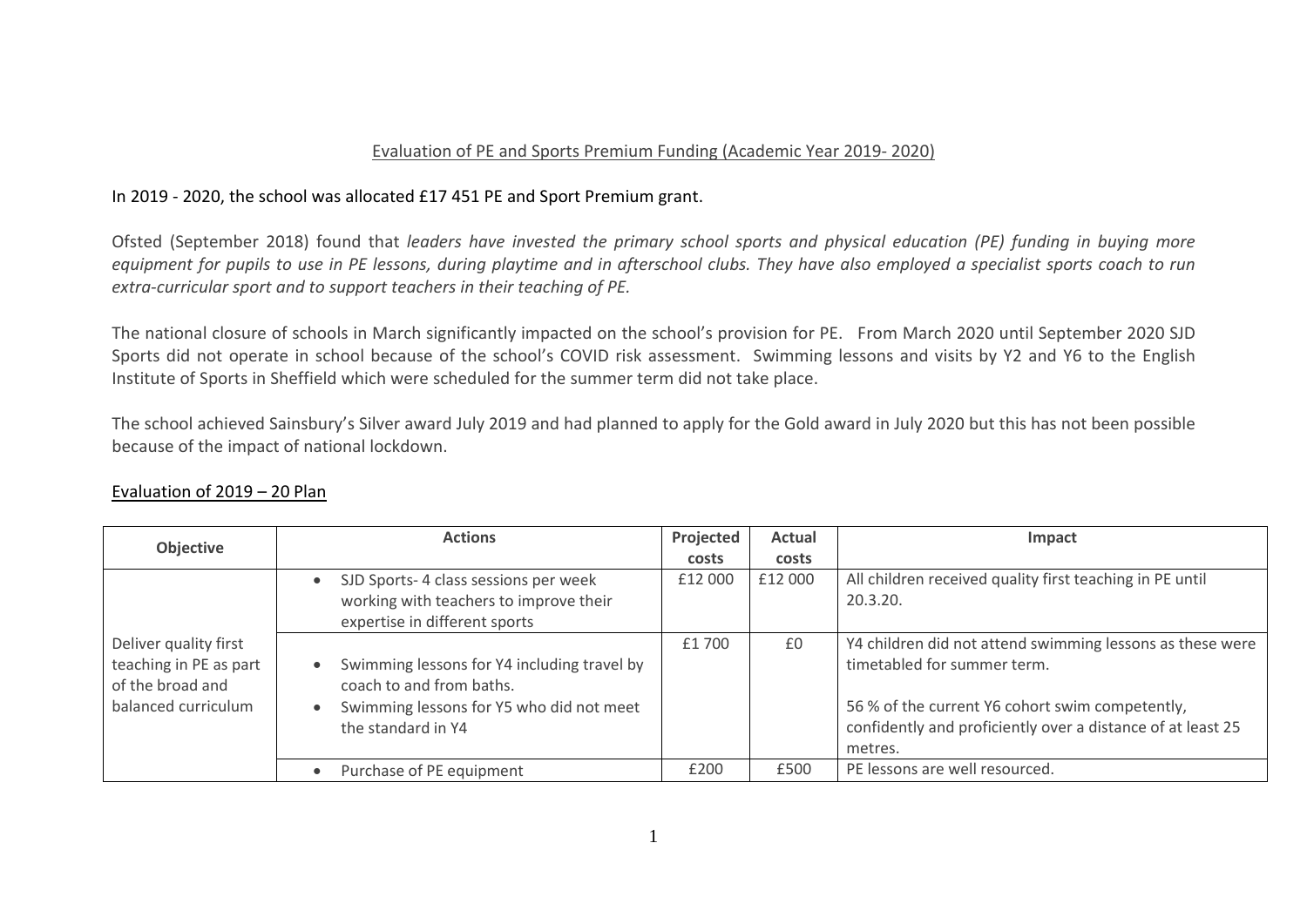| Objective                                                                              | <b>Actions</b>                                                                                                                                                                                                                                | Projected<br>costs | <b>Actual</b><br>costs | Impact                                                                                                                                                                                                                                                                                                                       |
|----------------------------------------------------------------------------------------|-----------------------------------------------------------------------------------------------------------------------------------------------------------------------------------------------------------------------------------------------|--------------------|------------------------|------------------------------------------------------------------------------------------------------------------------------------------------------------------------------------------------------------------------------------------------------------------------------------------------------------------------------|
| Increase participation<br>in sport through the<br>provision of lunchtime<br>activities | SJD Sports lunchtime club<br>Purchase of more equipment to support<br>dinner time activities<br>Reorganisation of support staff timetables to<br>support dinner time activities<br>Embed Sports Ambassadors to lead dinner<br>time activities | £500               | £500                   | All children enjoyed improved provision at<br>lunchtimes.<br>Very few reported lunch time incidents of<br>unacceptable behaviour.<br>Children reported increased enjoyment of<br>lunchtime provision through School Council<br>discussion and pupil interviews.<br>The majority of Y5 children became Sports<br>Ambassadors. |
| Increase participation<br>in sport through the<br>provision of after<br>school clubs   | SJD Sports After School Clubs to provide a<br>range of taster after school clubs                                                                                                                                                              | £1000              | £1 000                 | After school clubs continued until 20.3.20.<br>KS1 and KS2 after school clubs included football,<br>gymnastics and badminton.                                                                                                                                                                                                |
| Increase participation<br>in intra and inter<br>school competitions                    | Y2 and Y6 involvement in Inter school sports<br>$\bullet$<br>at EIS<br>KS1 and Ks2 children to participate in local<br>inter school competitions                                                                                              | £2 500             | £500                   | Y2 and Y6 events were scheduled for the summer<br>$\bullet$<br>term and therefore did not take place because of<br>the national closure of schools.<br>Children have taken part in inter school<br>competitions in football, gymnastics and athletics.                                                                       |
| Development of<br>outdoor learning<br>through introduction<br>of Forest School         | Training for all teaching staff on principles of<br><b>Forest School</b><br>Creation of outdoor spaces for children to<br>work in during Forest School<br>Purchase of wellies and waterproofs                                                 |                    | £3 000                 | Staff were enthused to start Forest School as part<br>of the recovery curriculum and school COVID risk<br>assessment at the start of the school year 2020 -<br>21.<br>School site modified to enable all classes to start<br>Forest School sessions at the start of the school<br>year 2020 - 21.                            |
| <b>Total cost</b>                                                                      |                                                                                                                                                                                                                                               | £17700             | £17 5000               |                                                                                                                                                                                                                                                                                                                              |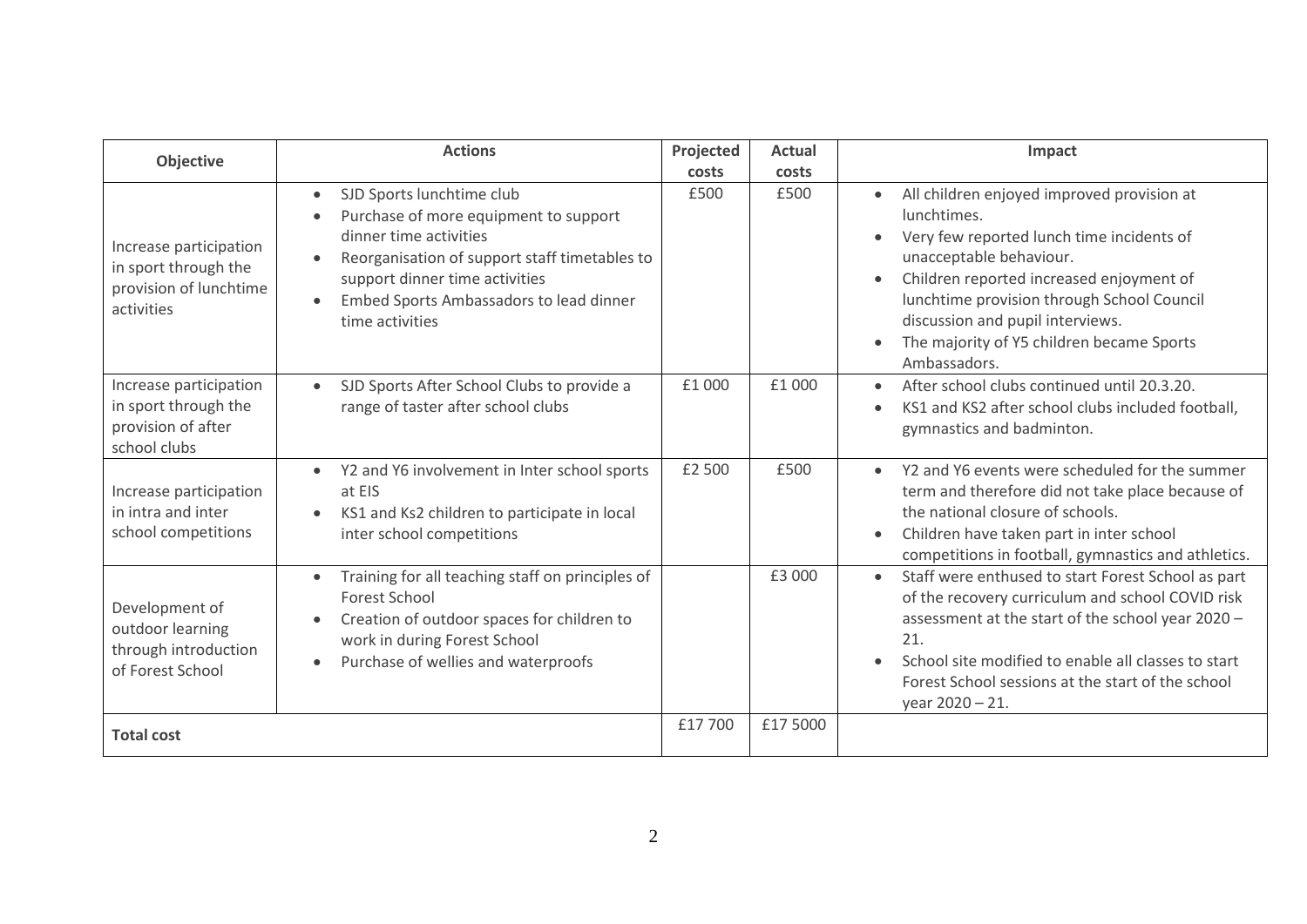# **St. Joseph's Swimming Standards 2019 - 20**

| Meeting national curriculum requirements for swimming and water safety.                                                           | 0% |  |
|-----------------------------------------------------------------------------------------------------------------------------------|----|--|
| What percentage of your current Year 6 cohort swim competently, confidently and proficiently over a distance of at least 25   56  |    |  |
| metres?                                                                                                                           |    |  |
| What percentage of your current Year 6 cohort use a range of strokes effectively [for example, front crawl, backstroke and   0    |    |  |
| breaststroke]?                                                                                                                    |    |  |
| What percentage of your current Year 6 cohort perform safe self-rescue in different water-based situations?                       |    |  |
| Schools can choose to use the Primary PE and sport premium to provide additional provision for swimming but this must be for   No |    |  |
| activity over and above the national curriculum requirements. Have you used it in this way?                                       |    |  |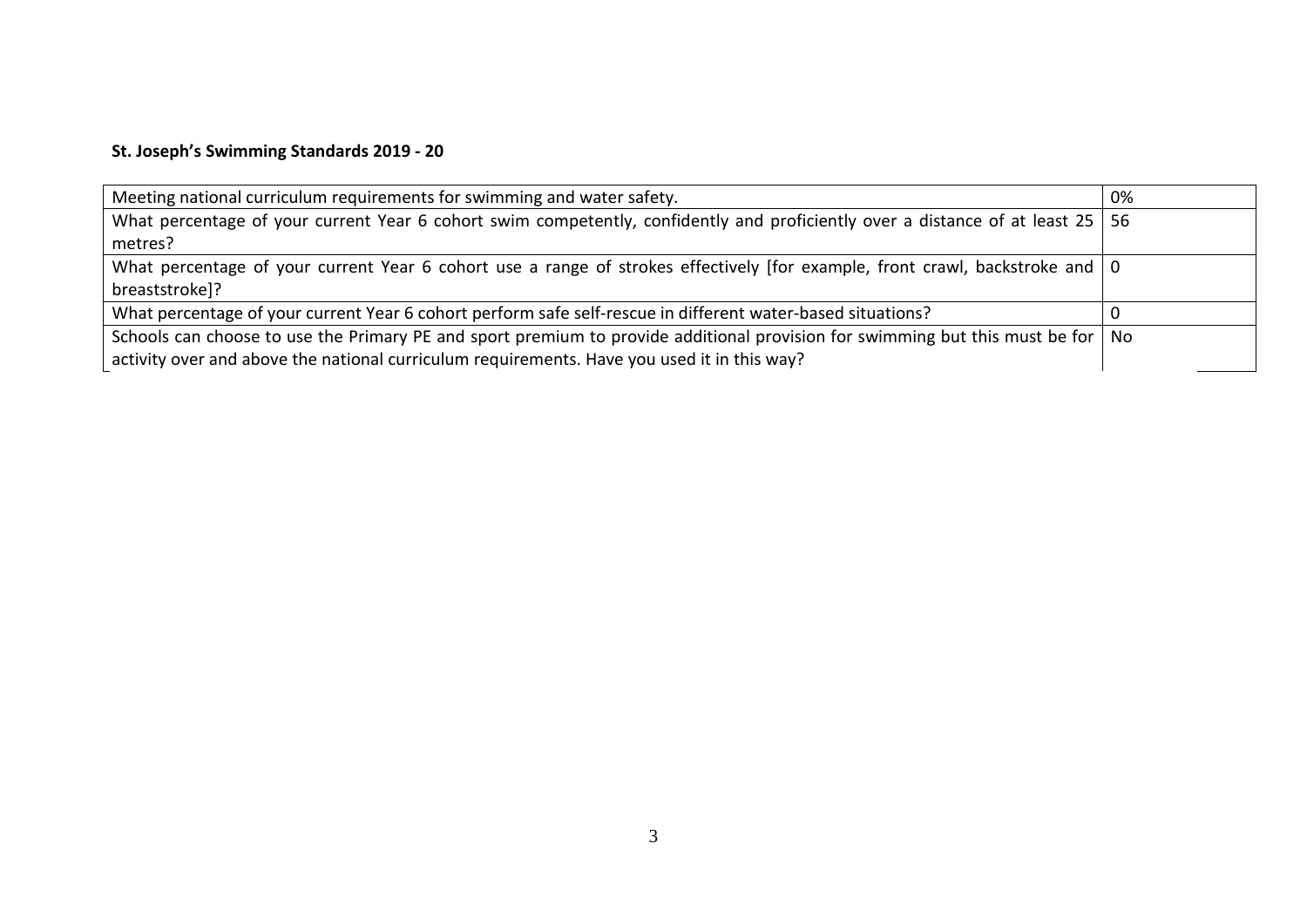#### Plan for 2020 - 21

Priorities for funding for 2020/2021 are written with the government COVID guidance and the school's COVID risk assessment in mind. PE lessons will take place outdoors, therefore limiting the range of activities. There aren't any after school clubs or inter school competitions. Dinnertimes are staggered and children remain in their class bubbles, preventing any inter class competitions/events. The school is developing Forest School as part of its curriculum to support physical and mental well being of children.

### Funding 2020 – 21 is £17 510

| <b>Objective</b>                                                                                     | <b>Actions</b>                                                                                                                                     | <b>Costs</b> | <b>How measured</b>                                                                                                                                                                                                                                                                                                           |
|------------------------------------------------------------------------------------------------------|----------------------------------------------------------------------------------------------------------------------------------------------------|--------------|-------------------------------------------------------------------------------------------------------------------------------------------------------------------------------------------------------------------------------------------------------------------------------------------------------------------------------|
| Deliver quality first<br>teaching in PE as part                                                      | Buy back of SJD Sports - 3 class<br>sessions per week working with<br>teachers to improve their expertise in<br>different sports                   | £10 000      | All children to receive quality first teaching in PE under<br>$\bullet$<br>school COVID risk assessment restrictions.                                                                                                                                                                                                         |
| of the broad and<br>balanced curriculum                                                              | Swimming lessons for Y4 and Y5<br>$\bullet$<br>including travel by coach to and from<br>baths                                                      | £3 400       | All Y4 and Y5 children to learn to swim 25 metres<br>competently, confidently and proficiently.                                                                                                                                                                                                                               |
| Increase participation<br>in sport through the<br>provision of lunchtime<br>activities               | Buy back of SJD Sports lunchtime club<br>Reorganisation of outdoor equipment<br>in new shed<br>Training of sports ambassadors in<br>each KS2 class | £1 000       | All children to have increased access to extra curricular<br>activities.<br>Very few reported lunch time incidents of unacceptable<br>behaviour because of well-resourced lunchtime activities<br>in terms of staff and equipment.<br>Children demonstrate leadership qualities through the<br>Sports Ambassadors initiative. |
| Increase participation<br>in sport through the<br>provision of one<br>enrichment afternoon<br>a week | <b>SJD Sports</b><br>$\bullet$                                                                                                                     | £1 000       | Enrichment activities to include; football, cricket, rounders,<br>$\bullet$<br>basketball and athletics.                                                                                                                                                                                                                      |